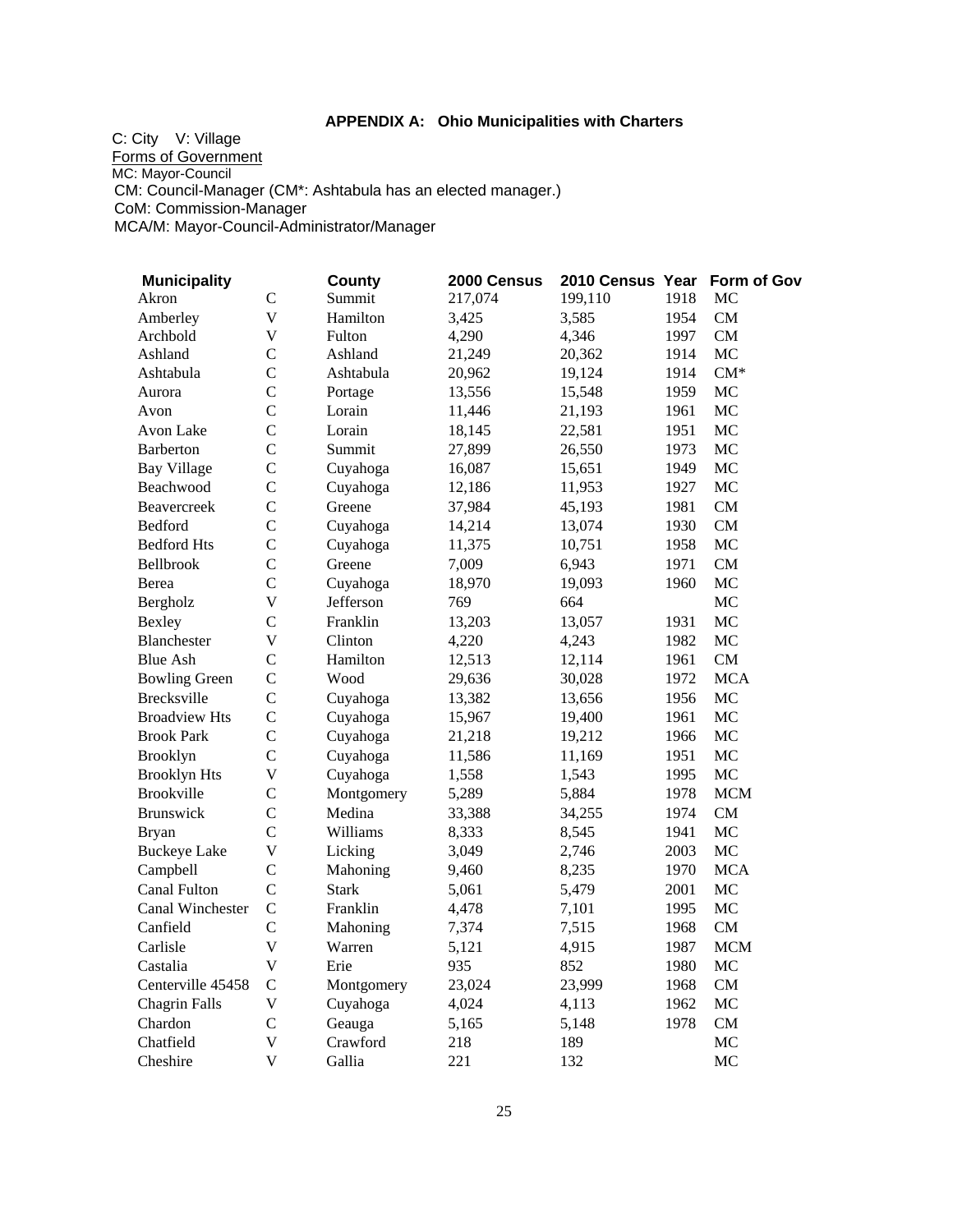| Chesterville          | V              | Morrow                   | 193     | 228     |      | MC         |
|-----------------------|----------------|--------------------------|---------|---------|------|------------|
| Cincinnati            | $\mathcal{C}$  | Hamilton                 | 331,285 | 296,943 | 1917 | CM         |
| Clayton               | $\mathcal{C}$  | Montgomery               | 13,347  | 13,209  | 1999 | MC         |
| Cleveland             | $\mathbf C$    | Cuyahoga                 | 478,403 | 396,815 | 1913 | MC         |
| <b>Cleveland Hts</b>  | $\mathcal{C}$  | Cuyahoga                 | 49,958  | 46,121  | 1922 | CM         |
| Clifton               | V              | Greene                   | 179     | 152     |      | MC         |
| Clyde                 | $\mathsf{C}$   | Sandusky                 | 6,064   | 6,325   | 1957 | CM         |
| Coldwater             | V              | Mercer                   | 4,482   | 4,427   | 1999 | MC         |
| Columbiana            | $\mathcal{C}$  | Columbiana               | 5,635   | 6,384   | 1971 | <b>MCM</b> |
| Columbus              | $\mathcal{C}$  | Franklin                 | 711,470 | 787,033 | 1914 | MC         |
| Conneaut              | $\mathbf C$    | Ashtabula                | 12,485  | 12,841  | 1990 | CM         |
| Cortland              | $\overline{C}$ | Trumbull                 | 6,830   | 7,104   | 1980 | MC         |
| Cuyahoga Falls        | $\mathcal{C}$  | Summit                   | 49,374  | 49,652  | 1959 | MC         |
| Cuyahoga Hts          | V              | Cuyahoga                 | 599     | 638     | 1920 | MC         |
| Dayton                | $\overline{C}$ | Montgomery               | 166,179 | 141,527 | 1913 | CoM        |
| Deersville            | V              | Harrison                 | 82      | 79      |      | MC         |
| Defiance              | $\mathsf{C}$   | Defiance                 | 16,465  | 16,494  | 1983 | MC         |
| Delaware              | $\mathsf{C}$   | Delaware                 | 25,243  | 34,753  | 1951 | CM         |
| Dublin                | $\mathbf C$    | Franklin/Delaware 31,392 |         | 41,751  | 1979 | CM         |
| East Cleveland        | $\mathcal{C}$  | Cuyahoga                 | 27,217  | 17,843  | 1916 | CoM        |
| <b>East Palestine</b> | V              | Columbiana               | 5,062   | 4,721   | 1990 | MC         |
| Eastlake              | $\mathcal{C}$  | Lake                     | 20,255  | 18,577  | 1953 | MC         |
| Eaton                 | $\mathcal{C}$  | Preble                   | 8,133   | 8,407   | 1961 | CM         |
| Elyria                | $\mathcal{C}$  | Lorain                   | 55,953  | 54,533  | 1965 | MC         |
| Englewood             | $\mathcal{C}$  | Montgomery               | 12,235  | 13,465  | 1970 | CM         |
| Euclid                | $\mathcal{C}$  | Cuyahoga                 | 52,717  | 48,920  | 1951 | MC         |
| Evendale              | V              | Hamilton                 | 3,090   | 2,767   | 1952 | MC         |
| Fairborn              | $\mathsf{C}$   | Greene                   | 32,052  | 32,352  | 1946 | CM         |
| Fairfield             | $\mathcal{C}$  | <b>Butler</b>            | 42,097  | 42,510  | 1979 | <b>MCA</b> |
| Fairlawn              | $\overline{C}$ | Summit                   | 7,307   | 7,437   | 1971 | MC         |
| <b>Fairview Park</b>  | $\mathsf{C}$   | Cuyahoga                 | 17,572  | 16,826  | 1958 | MC         |
| <b>Forest Park</b>    | $\mathcal{C}$  | Hamilton                 | 19,463  | 18,720  | 1968 | CM         |
| Fort Shawnee          | $\mathbf V$    | Allen                    | 3,855   | 3,726   | 1962 | MC         |
| Fostoria              | $\mathcal{C}$  | Hancock/Seneca/          | 13,931  | 13,441  | 2007 | MC         |
|                       |                | <b>Woo</b>               |         |         |      |            |
| Franklin              | $\mathsf{C}$   | Warren                   | 11,396  | 11,771  | 1984 | <b>CM</b>  |
| Gahanna               | $\mathbf C$    | Franklin                 | 32,636  | 33,248  | 1961 | MC         |
| Galion                | $\mathsf{C}$   | Crawford                 | 11,341  | 10,512  | 1985 | <b>CM</b>  |
| Gallipolis            | V              | Gallia                   | 4,180   | 3,641   | 1917 | CoM        |
| Garfield Hts          | V              | Cuyahoga                 | 30,734  | 28,849  | 1956 | MC         |
| <b>Gates Mills</b>    | V              | Cuyahoga                 | 2,493   | 2,270   | 1972 | MC         |
| Geneva                | $\mathcal{C}$  | Ashtabula                | 6,595   | 6,215   | 1957 | CM         |
| Germantown            | $\mathcal{C}$  | Montgomery               | 4,884   | 5,547   | 1976 | <b>MCM</b> |
| Glenwillow            | $\mathbf V$    | Cuyahoga                 | 449     | 923     | 1958 | MC         |
| Golf Manor            | V              | Hamilton                 | 3,999   | 3,611   | 1947 | MC         |
| Grafton               | V              | Lorain                   | 2,302   | 2,634   | 1967 | MC         |
| <b>Grandview Hts</b>  | $\mathcal{C}$  | Franklin                 | 6,695   | 6,536   | 1931 | MC         |
| Granville             | $\mathbf V$    | Licking                  | 3,167   | 3,500   | 1964 | CM         |
| Green                 | $\mathcal{C}$  | Summit                   | 22,817  | 25,699  | 1992 | MC         |
| Greenhills            | V              | Hamilton                 | 4,103   | 3,615   | 1988 | CM         |
| Grove City            | $\mathsf C$    | Franklin                 | 27,075  | 35,575  | 1958 | MC         |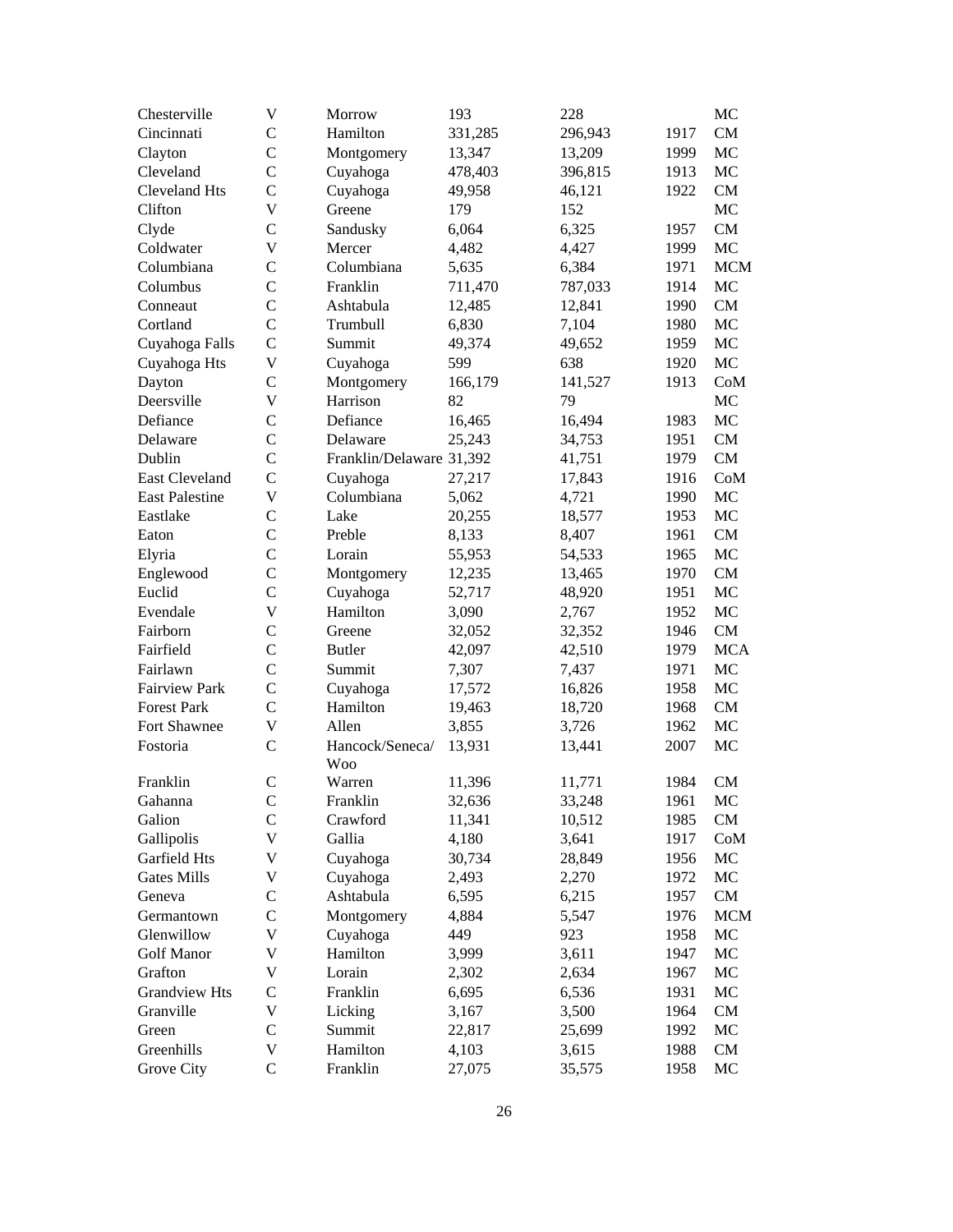| Groveport             | C                             | Franklin                 | 3,865           | 5,363  | 1990 | MC         |
|-----------------------|-------------------------------|--------------------------|-----------------|--------|------|------------|
| Hamilton              | $\mathcal{C}$                 | <b>Butler</b>            | 60,690          | 62,477 | 1926 | CM         |
| Harrison              | $\mathcal{C}$                 | Hamilton                 | 7,487           | 9,897  | 1981 | MC         |
| Harrod                | V                             | Allen                    | 491             | 417    |      | MC         |
| Heath                 | $\mathcal{C}$                 | Licking                  | 8,527           | 10,310 | 1964 | MC         |
| Higginsport           | V                             | <b>Brown</b>             | 291             | 251    |      | MC         |
| <b>Highland Hills</b> | $\mathbf V$                   | Cuyahoga                 | 1,618           | 1,130  | 1966 | MC         |
| <b>Highland Hts</b>   | $\mathsf{C}$                  | Cuyahoga                 | 8,082           | 8,345  | 1991 | MC         |
| Hilliard              | $\mathsf{C}$                  | Franklin                 | 24,230          | 28,435 | 1963 | MC         |
| Holland/              | V                             | Lucas                    | 1,306           | 1,764  | 1983 | MC         |
| Huber Heights         | $\mathbf C$                   | Montgomery               | 38,212          | 38,101 | 1983 | CM         |
| Hudson                | $\overline{C}$                | Summit                   | 22,439          | 22,262 | 1957 | <b>MCM</b> |
| <b>Hunting Valley</b> | V                             | Cuyahoga                 | 735             | 705    | 1968 | MC         |
| Huron                 | $\mathcal{C}$                 | Erie                     | 7,958           | 7,149  | 1960 | CM         |
| Independence          | $\mathsf{C}$                  | Cuyahoga                 | 7,109           | 7,133  | 1958 | MC         |
| Indian Hill           | $\mathcal{C}$                 | Hamilton                 | 5,907           | 5,785  | 1941 | CM         |
| Ironton               | $\overline{C}$                | Lawrence                 | 11,211          | 11,129 | 1980 | MC         |
| Johnstown             | V                             | Licking                  | 3,440           | 4,632  | 1997 | CM         |
| Kent                  | $\mathcal{C}$                 | Portage                  | 27,906          | 28,904 | 1963 | CM         |
|                       | $\mathsf{C}$                  | Montgomery               |                 |        | 1955 | CM         |
| Kettering<br>Kirtland | $\overline{C}$                | Lake                     | 57,502<br>6,670 | 56,163 |      | MC         |
|                       |                               |                          |                 | 6,866  | 1970 |            |
| Lakewood              | $\mathsf{C}$<br>$\mathcal{C}$ | Cuyahoga                 | 56,646          | 52,131 | 1913 | MC<br>CM   |
| Lebanon               |                               | Warren                   | 16,962          | 20,033 | 1960 |            |
| Lexington             | V                             | Richland                 | 4,165           | 4,822  | 1976 | <b>MCA</b> |
| Lima                  | $\mathsf{C}$                  | Allen                    | 40,081          | 38,771 | 1920 | MC         |
| Louisville            | $\mathsf{C}$                  | <b>Stark</b>             | 8,904           | 9,186  | 1960 | CM         |
| Loveland              | $\mathsf{C}$                  | Clermont/Hamilton 11,677 |                 | 12,081 | 1961 | CM         |
| Lyndhurst             | $\mathsf{C}$                  | Cuyahoga                 | 15,279          | 14,001 | 1951 | MC         |
| Macedonia             | $\mathcal{C}$                 | Summit                   | 9,224           | 11,188 | 1971 | MC         |
| Madeira               | $\mathcal{C}$                 | Hamilton                 | 8,923           | 8,726  | 1959 | CM         |
| Mansfield             | $\mathcal{C}$                 | Richland                 | 49,346          | 47,821 | 1982 | MC         |
| Maple Hts             | $\mathcal{C}$                 | Cuyahoga                 | 26,156          | 23,138 | 1931 | MC         |
| Marshallville         | $\mathbf V$                   | Wayne                    | 826             | 756    |      | MC         |
| Marysville            | $\mathsf{C}$                  | Union                    | 15,942          | 22,094 | 1960 | CM         |
| Mason                 | $\mathsf{C}$                  | Warren                   | 22,016          | 30,712 | 1969 | CM         |
| Maumee                | $\mathbf C$                   | Lucas                    | 15,237          | 14,286 | 1951 | MC         |
| Mayfield              | $\mathbf V$                   | Cuyahoga                 | 3,435           | 3,460  | 1974 | MC         |
| Mayfield Hts          | $\mathcal{C}$                 | Cuyahoga                 | 19,386          | 19,155 | 1951 | MC         |
| McArthur              | $\mathbf V$                   | Vinton                   | 1,888           | 1,701  |      | MC         |
| Medina                | $\mathsf{C}$                  | Medina                   | 25,139          | 26,678 | 1952 | MC         |
| Mentor                | $\overline{C}$                | Lake                     | 50,278          | 47,159 | 1960 | CM         |
| Mentor-On-Lake        | $\mathsf{C}$                  | Lake                     | 8,127           | 7,443  | 1966 | MC         |
| Miamisburg            | $\mathsf{C}$                  | Montgomery               | 19,489          | 20,181 | 1966 | CM         |
| Middleburg Hts        | $\mathsf{C}$                  | Cuyahoga                 | 15,542          | 15,946 | 1961 | MC         |
| Middletown            | $\mathsf{C}$                  | <b>Butler</b>            | 51,605          | 48,694 | 1913 | CoM        |
| Midway                | V                             | Madison                  | 274             | 322    |      | MC         |
| Milford               | $\mathsf{C}$                  | Clermont                 | 6,284           | 6,709  | 1970 | CM         |
| Minerva               | $\mathbf V$                   | <b>Stark</b>             | 3,934           | 1,272  | 1979 | CM         |
| Mogadore              | V                             | Portage/Summit           | 3,893           | 3,853  | 1964 | MC         |
| Monroe                | $\mathsf{C}$                  | Butler/Warren            | 7,133           | 12,442 | 1974 | CM         |
| Montgomery            | $\mathsf{C}$                  | Hamilton                 | 10,163          | 10,251 | 1970 | CM         |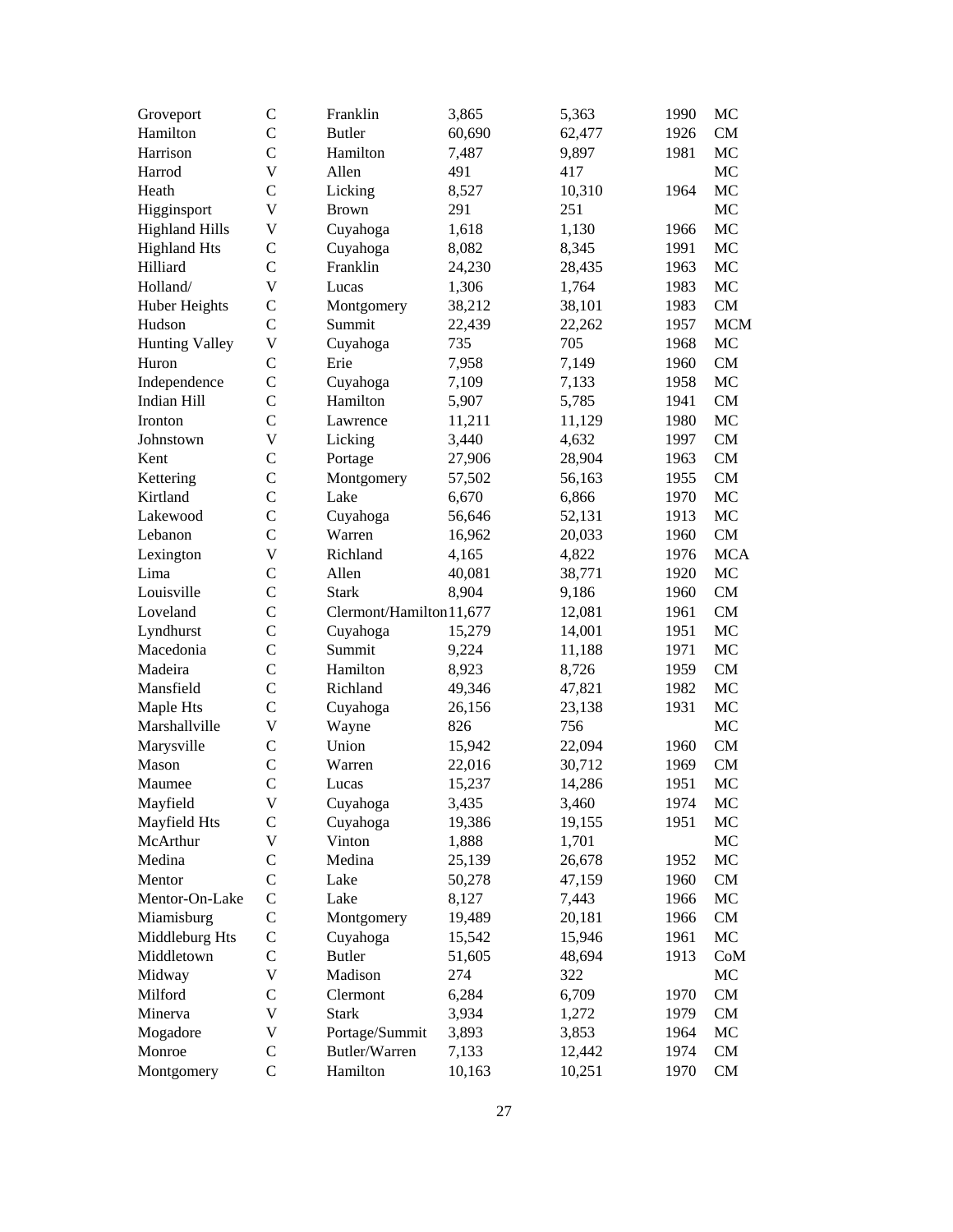| Montpelier            | $\mathbf V$    | Williams             | 4,320  | 4,072  | 1995 | <b>CM</b>  |
|-----------------------|----------------|----------------------|--------|--------|------|------------|
| Moraine               | $\mathcal{C}$  | Montgomery           | 6,897  | 6,307  | 1966 | CM         |
| <b>Moreland Hills</b> | V              | Cuyahoga             | 3,298  | 3,320  | 1979 | MC         |
| Munroe Falls          | $\mathsf{C}$   | Summit               | 5,314  | 5,012  | 1976 | MC         |
| Murray City           | V              | Hocking              | 452    | 449    |      | MC         |
| N Canton              | $\mathsf{C}$   | <b>Stark</b>         | 16,369 | 17,488 | 1960 | MC         |
| N College Hill        | $\overline{C}$ | Hamilton             | 10,082 | 9,397  | 2006 | MC         |
| N Olmsted             | $\mathcal{C}$  | Cuyahoga             | 34,113 | 32,718 | 1959 | MC         |
| N Ridgeville          | $\mathcal{C}$  | Lorain               | 22,338 | 29,465 | 1961 | MC         |
| N Royalton            | $\mathsf{C}$   | Cuyahoga             | 28,648 | 30,444 | 1950 | MC         |
| Napoleon              | $\mathcal{C}$  | Henry                | 9,318  | 8,749  | 1950 | <b>MCM</b> |
| Nelsonville           | $\mathsf{C}$   | Athens               | 5,203  | 5,392  | 1995 | CM         |
| New Albany            | $\mathsf{C}$   | Franklin             | 3,711  | 7,724  | 1992 | <b>MCA</b> |
| New Athens            | V              | Harrison             | 342    | 320    |      | MC         |
| New Carlisle          | $\mathsf{C}$   | Clark                | 5,735  | 5,785  | 1980 | CM         |
| New Franklin          | $\mathcal{C}$  | Summit               | 2,191  | 14,227 | 2007 |            |
| New Lebanon           | $\mathbf V$    | Miami                | 4,231  | 3,995  | 1978 | MA         |
| New Lexington         | $\mathbf V$    | Perry                | 5,003  | 4,731  | 1980 | <b>MCA</b> |
| <b>Newton Falls</b>   | $\mathbf V$    | Trumbull             | 5,002  | 4,795  | 1966 | <b>MCM</b> |
| Northfield            | V              | Summit               | 3,827  | 3,677  | 1981 | MC         |
| Northwood             | $\mathsf{C}$   | Wood                 | 5,471  | 5,265  | 1981 | MC         |
| Norton                | $\mathcal{C}$  | Summit               | 11,523 | 12,085 | 1962 | MC         |
| Norwalk               | $\mathcal{C}$  | Huron                | 16,238 | 17,012 | 1972 | MC         |
| Oakwood 44146         | V              | Cuyahoga             | 3,667  | 9,202  | 1968 | MC         |
| Oakwood 45419         | $\mathsf{C}$   |                      |        | 9,202  | 1968 | CM         |
| Oberlin               | $\mathcal{C}$  | Montgomery<br>Lorain | 9,215  |        |      | CM         |
| <b>Olmsted Falls</b>  | $\mathcal{C}$  |                      | 8,195  | 8,286  | 1954 | MC         |
|                       | $\mathbf V$    | Cuyahoga             | 7,962  | 9,024  | 1972 | MC         |
| Orange                | $\mathsf{C}$   | Cuyahoga             | 3,236  | 3,323  | 1977 | MC         |
| Oregon                |                | Lucas                | 19,355 | 20,291 | 1958 |            |
| Orrville              | $\mathsf{C}$   | Wayne                | 8,551  | 8,380  | 1975 | MC         |
| Orwell                | V              | Ashtabula            | 1,519  | 1,660  | 1985 | MC         |
| Ottoville             | $\mathbf V$    | Putnam               | 873    | 976    |      | MC         |
| Oxford                | $\mathsf{C}$   | <b>Butler</b>        | 21,943 | 21,371 | 1960 | CM         |
| Painesville           | $\mathsf{C}$   | Lake                 | 17,503 | 19,563 | 1962 | CM         |
| Parma Hts             | $\mathsf{C}$   | Cuyahoga             | 21,659 | 20,718 | 1953 | MC         |
| Pataskala             | $\mathsf{C}$   | Licking              | 10,249 | 14,962 | 1997 | MC         |
| Pepper Pike           | $\mathbf C$    | Cuyahoga             | 6,040  | 5,979  | 1966 | MC         |
| Perrysburg            | $\mathsf{C}$   | Wood                 | 16,945 | 20,623 | 1960 | MC         |
| Pickerington          | $\mathsf{C}$   | Fairfield/Franklin   | 9,792  | 18,291 | 1980 | <b>MCA</b> |
| Piqua                 | $\mathsf{C}$   | Miami                | 20,738 | 20,522 | 1929 |            |
| Portsmouth            | $\mathsf{C}$   | Scioto               | 20,909 | 20,226 | 1928 | MC         |
| Powell                | $\mathsf{C}$   | Delaware             | 6,247  | 11,500 | 1989 | MC         |
| Ravenna               | $\mathsf{C}$   | Portage              | 11,771 | 11,724 | 1971 | MC         |
| Reynoldsburg          | $\mathsf{C}$   | Franklin/Fairfield   | 32,069 | 35,893 | 1979 | MC         |
| Richfield             | V              | Summit               | 3,286  | 3,648  | 1970 | MC         |
| <b>Richmond Hts</b>   | $\mathsf{C}$   | Cuyahoga             | 10,944 | 481    | 1959 | MC         |
| Rittman               | $\mathsf{C}$   | Medina/Wayne         | 6,314  | 6,491  | 1960 | <b>MCM</b> |
| Riverside             | $\mathsf{C}$   | Montgomery           | 23,545 | 25,201 | 1995 | CM         |
| Rocky River           | C              | Cuyahoga             | 20,735 | 20,213 | 1960 | MC         |
| Rossford              | $\mathsf{C}$   | Wood                 | 6,406  | 6,293  | 1970 | MC         |
| Rutland               | $\mathbf V$    | Meigs                | 401    | 393    |      | $\rm MC$   |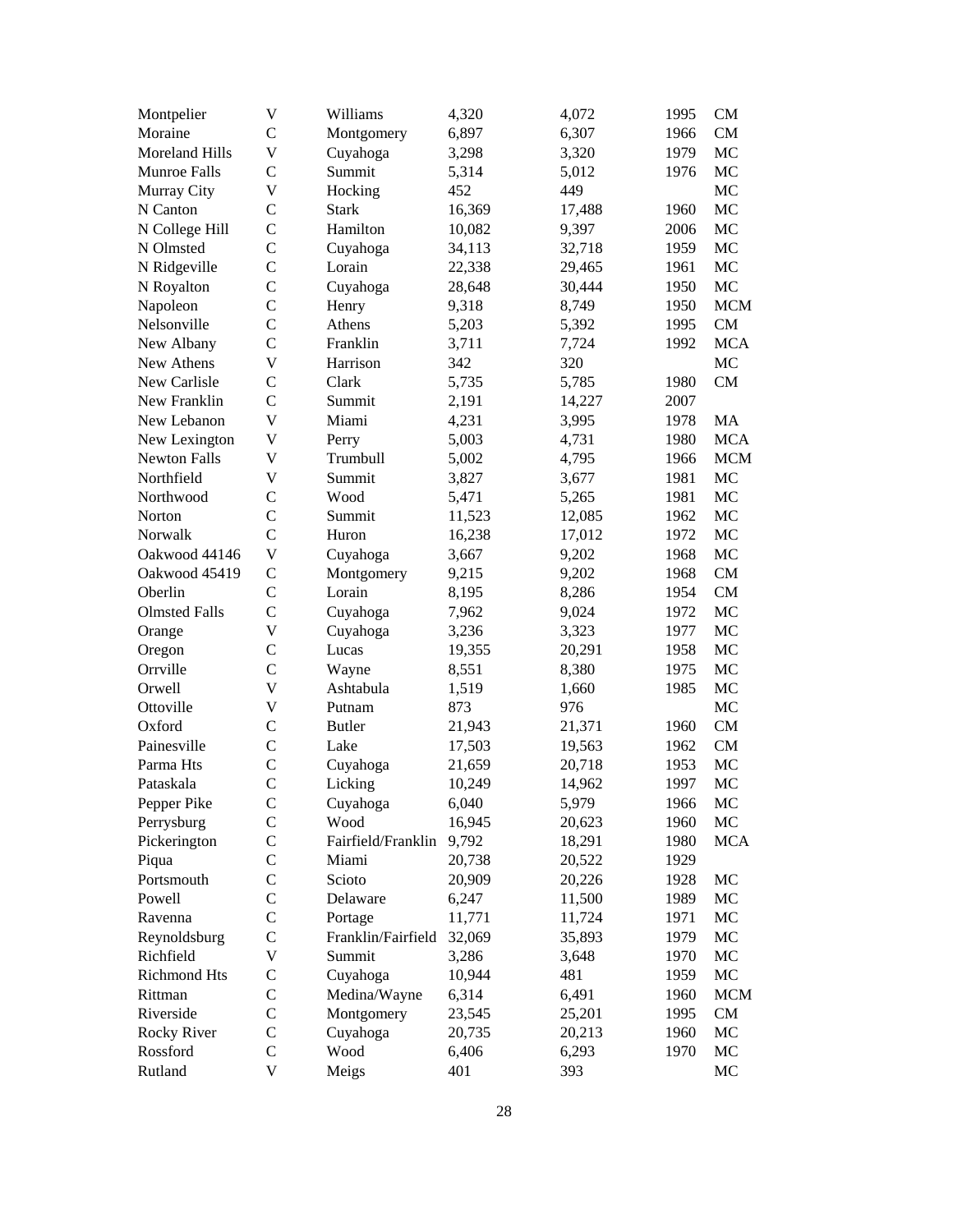| S Bloomfield           | V             | Pickaway      | 1,179   | 1,744   |      | MC         |
|------------------------|---------------|---------------|---------|---------|------|------------|
| S Charleston           | V             | Clark         | 1,850   | 1,693   | 1917 | CoM        |
| S Euclid               | $\mathsf{C}$  | Cuyahoga      | 23,537  | 22,295  | 1953 | MC         |
| S Salem                | V             | Ross          | 231     | 204     |      | MC         |
| Sandusky               | $\mathcal{C}$ | Erie          | 27,844  | 25,793  | 1914 | CoM        |
| Sebring                | V             | Mahoning      | 4,912   | 4,420   | 1979 | CM         |
| Seven Hills            | $\mathsf{C}$  | Cuyahoga      | 12,080  | 11,804  | 1966 | MC         |
| <b>Shaker Hts</b>      | $\mathsf{C}$  | Cuyahoga      | 29,405  | 28,448  | 1931 | <b>MCM</b> |
| Shawnee                | V             | Perry         | 608     | 681     |      | MC         |
| Sheffield Lake         | $\mathsf{C}$  | Lorain        | 9,371   | 9,137   | 1961 | MC         |
| Shelby                 | $\mathcal{C}$ | Richland      | 9,821   | 9,317   | 1921 | MC         |
| Sidney                 | $\mathcal{C}$ | Shelby        | 20,211  | 21,229  | 1954 | CM         |
| Silver Lake            | V             | Summit        | 3,019   | 2,519   | 1926 | MC         |
| Silverton              | V             | Hamilton      | 5,178   | 4,788   | 1959 | MC         |
| Solon                  | $\mathcal{C}$ | Cuyahoga      | 21,802  | 23,348  | 1954 | MC         |
| Springboro             | $\mathcal{C}$ | Warren        | 12,380  | 17,409  | 1978 | ${\rm CM}$ |
| Springdale             | $\mathsf{C}$  | Hamilton      | 10,563  | 11,223  | 1964 | <b>MCM</b> |
| Springfield            | $\mathcal{C}$ | Clark         | 65,358  | 60,608  | 1913 | CoM        |
| St Bernard             | V             | Hamilton      | 5,753   | 4,368   | 2003 | MC         |
| St Clairsville         | $\mathsf{C}$  | Belmont       | 5,057   | 5,184   | 1978 | MC         |
| Steubenville           | $\mathcal{C}$ | Jefferson     | 19,015  | 18,659  | 1984 | CM         |
| Stow                   | $\mathcal{C}$ | Summit        | 32,139  | 34,837  | 1958 | MC         |
| Streetsboro            | $\mathcal{C}$ | Portage       | 12,311  | 16,028  | 1971 | MC         |
| Strongsville           | $\mathsf{C}$  | Cuyahoga      | 43,858  | 44,750  | 1958 | MC         |
| Sylvania               | $\mathsf{C}$  | Lucas         | 18,670  | 18,965  | 1961 | MC         |
| Tallmadge              | $\mathcal{C}$ | Summit        | 16,390  | 17,537  | 1995 | MC         |
| Thurston               | V             | Fairfield     | 555     | 604     |      | MC         |
| Tiffin                 | $\mathsf{C}$  | Seneca        | 18,135  | 17,963  | 1977 | MC         |
| Tipp City              | $\mathsf{C}$  | Miami         | 9,221   | 9,689   | 1968 | CM         |
| Toledo                 | $\mathcal{C}$ | Lucas         | 313,619 | 287,208 | 1914 | <b>MCM</b> |
| Trenton                | $\mathcal{C}$ | <b>Butler</b> | 8,746   | 11,869  | 1971 | CM         |
| Trotwood               | $\mathcal{C}$ | Montgomery    | 27,420  | 24,431  | 1964 | <b>MCM</b> |
| Twinsburg              | $\mathsf{C}$  | Summit        | 17,006  | 18,795  | 1957 | <b>MCM</b> |
| Union                  | $\mathcal{C}$ | Montgomery    | 5,574   | 6,419   | 1981 | CM         |
| University Hts         | $\mathcal{C}$ | Cuyahoga      | 14,146  | 13,539  | 1941 | MC         |
| <b>Upper Arlington</b> | $\mathbf C$   | Franklin      | 33,686  | 33,771  | 1919 | CM         |
| <b>Upper Sandusky</b>  | $\mathbf C$   | Wyandot       | 6,533   | 6,596   | 1966 | MC         |
| Urbana                 | $\mathsf{C}$  | Champaign     | 11,613  | 11,793  | 1978 | <b>MCA</b> |
| Valley Hi              | V             | Logan         | 244     | 212     |      | MC         |
| Vandalia               | C             | Montgomery    | 14,603  | 15,246  | 1959 | CM         |
| Vermilion              | $\mathsf{C}$  | Erie/Lorain   | 10,927  | 10,594  | 1961 | MC         |
| W Carrollton           | $\mathsf{C}$  | Montgomery    | 13,818  | 13,143  | 1967 | CM         |
| W Jefferson            | V             | Madison       | 4,331   | 4,222   | 1990 | MC         |
| W Leipsic              | V             | Putnam        | 271     | 206     |      | MC         |
| W Milton               | V             | Miami         | 4,645   | 4,630   | 1965 | CM         |
| Waite Hill             | V             | Lake          | 446     | 471     | 1985 | MC         |
| Warrensville Hts       | $\mathsf{C}$  | Cuyahoga      | 15,109  | 13,542  | 1958 | MC         |
| <b>Washington CH</b>   | $\mathsf C$   | Fayette       | 13,524  | 14,192  | 2003 | MC         |
| Waterville             | $\mathsf C$   | Lucas         | 4,828   | 5,523   | 1966 | MC         |
| Wauseon                | $\mathsf{C}$  | Fulton        | 7,091   | 7,332   | 1981 | MC         |
| Waverly                | V             | Pike          | 5,284   | 4,408   | 1970 | MC         |
|                        |               |               |         |         |      |            |